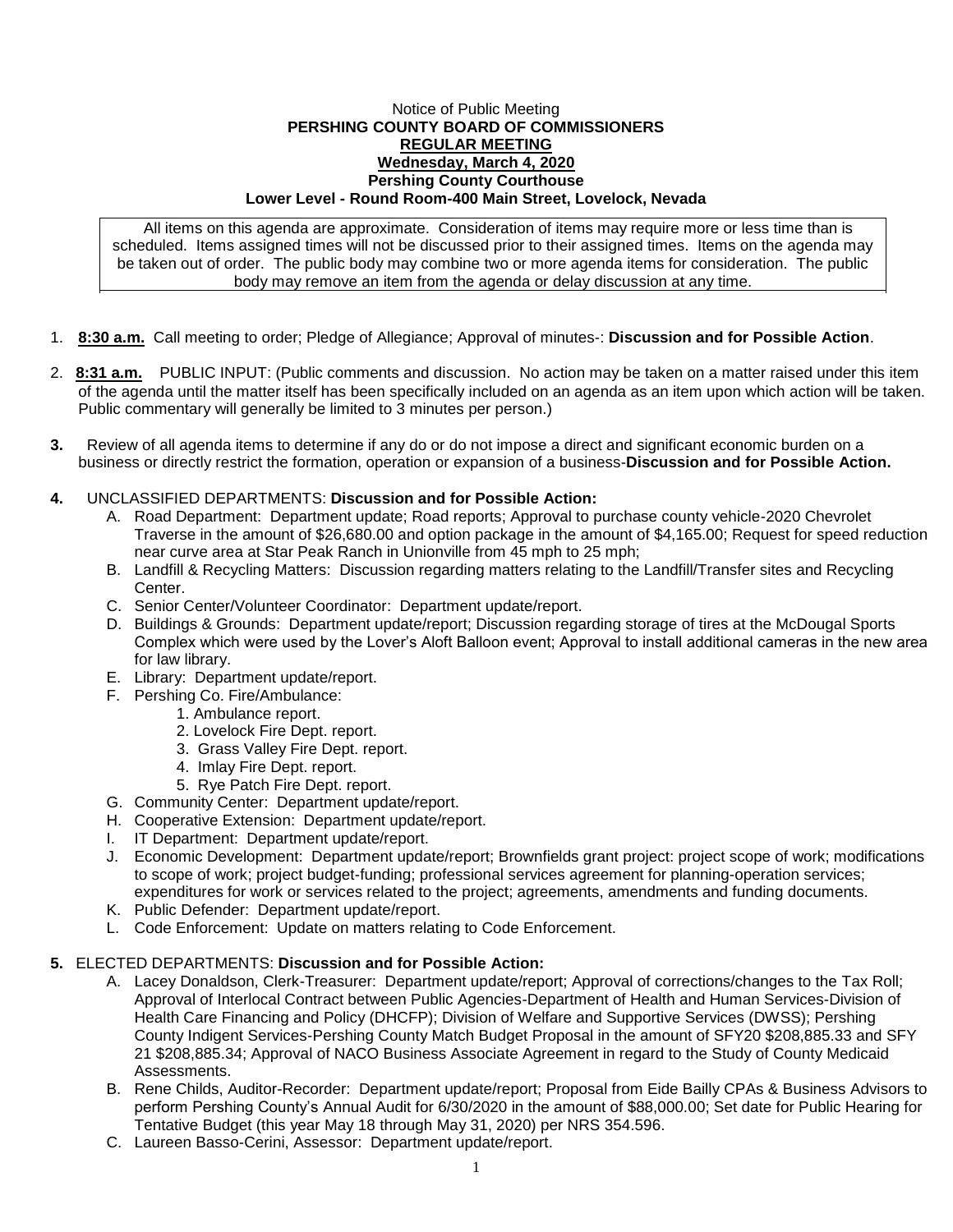- D. Bryce Shields, District Attorney: Department update/report; Approval of representation letter with Rew Goodinow of Parsons, Behle & Latimer, Reno, NV, between Pershing County, Humboldt County and Eureka County for legal services relating the Nevada CANN Motion for Preliminary Injunction not to exceed \$20,000.00.
- E. Karen Stephens, Justice Court: Department update/report.
- F. Jerry Allen, Sheriff: Update/report on matters relating to the Pershing County Sheriff's Office.
- 6. Update on progress of site location, design, funding, amenities and construction of future Law Enforcement Center-**Discussion and for Possible Action**.
- 7. Proclamations and Awards: **Discussion and for Possible Action**-(The Pershing County Board of Commissioners may make a Proclamation or present a service or other award on behalf of the County).
- 8. Derby Field Airport: Update on matters relating to the Derby Field Airport; Discussion regarding the 5 year FAA Improvement Plan; Discussion regarding installation of underground electric to hanger pads and permission to proceed with cost estimating for potential project- **Discussion and for Possible Action**.
- 9. Approval to submit a Department of Agriculture/Forest service Private Forestry Cooperative Weed Management Cost Share Grant for Lovelock Valley Weed District, Pershing County Road Department and Pershing County Water Conservation District in the amount of \$71,641.00 (match \$40,958.00 in-kind) for weed abatement- **Discussion and for Possible Action.**
- 10. Approval to go forward with the Broadband Request for Proposals as provided by the State of Nevada**- Discussion and for Possible Action**.
- 11. Approval of ComPact with Nevada Department of Motor Vehicle Division for the collection and distribution of taxes on Diesel Fuel for Pershing County- **Discussion and for Possible Action.**
- 12. Board Appointments/Resignations: Cemetery Advisory Board; Broadband Advisory Board; Volunteer Advisory Board; Planning Commission; Grass Valley Advisory Board; Wildlife Advisory Board- **Discussion and for Possible Action**.
- 13. **10:00 a.m.** PLANNING & BUILDING DEPARTMENT/IMLAY WATER SYSTEM MATTERS: Update on matters relating to the department-**Discussion and for Possible Action**.

A. sPower: Request for review and approval of a Special Use Permit on APN's: 003-151-12, 13, 31, 59 & 60; 003-531- 01 through 15; and 003-550-01 through 11 & 14 for sPower Development Company, LLC. The applicant is proposing to construct and operate a 240 megawatt industrial solar energy facility with an additional 180 megawatt storage facility on about 2,154 acres of land zoned Agriculture-Mining-Recreation (AMR) in Pershing County, NV. The parcels are located about 4 miles north of Lovelock via North Meridian Road in Township 28N, Range 31East in Sections 25, 27, 34 and 35 and portions of Sections 26 & 33. The proposed project will interconnect to NV Energy's Valmy-Tracy 345kV line in the area. If approved, construction would begin in the fourth quarter of 2022 and completed in 2023. The construction time line is dependent upon project approvals, further permitting and execution of an agreement with NV Energy. The above and surrounding parcels are relatively rural and are a mix of vacant land and/or agriculture land. There is an existing subdivision along the northeast boundary of the project site with some development. There are several parcels to the west, south & southwest of the project site which are currently being farmed and/or have a residential activity on them. The applicant must obtain additional permits from the Public Utilities Commission of Nevada, the Nevada Division of Environmental Protection and the Nevada Division of Water Resources. The applicant has submitted supporting documents for this project which are available for review in the Planning Department.

- B. Discussion regarding regulation on billboards.
- 14. Mosquito Abatement Program for Imlay and surrounding area: **Discussion and for Possible Action**: A. Discussion and need for Budgeting and advertising to hire part-time Mosquito Abatement personnel.
- 15. Litigation Meeting.
- 16. Report from Legal Counsel.
- 17. Report from Administrative Assistant/HR Rep.-County Commissioner's Office; Approval of hourly rate increases for S. Jordan Walsh of Holland and Hart, LLP for labor negotiation services from \$275.00 to \$290.00 per hour and travel from \$100.00 to \$120.00 per hour **Discussion and for Possible Action.**